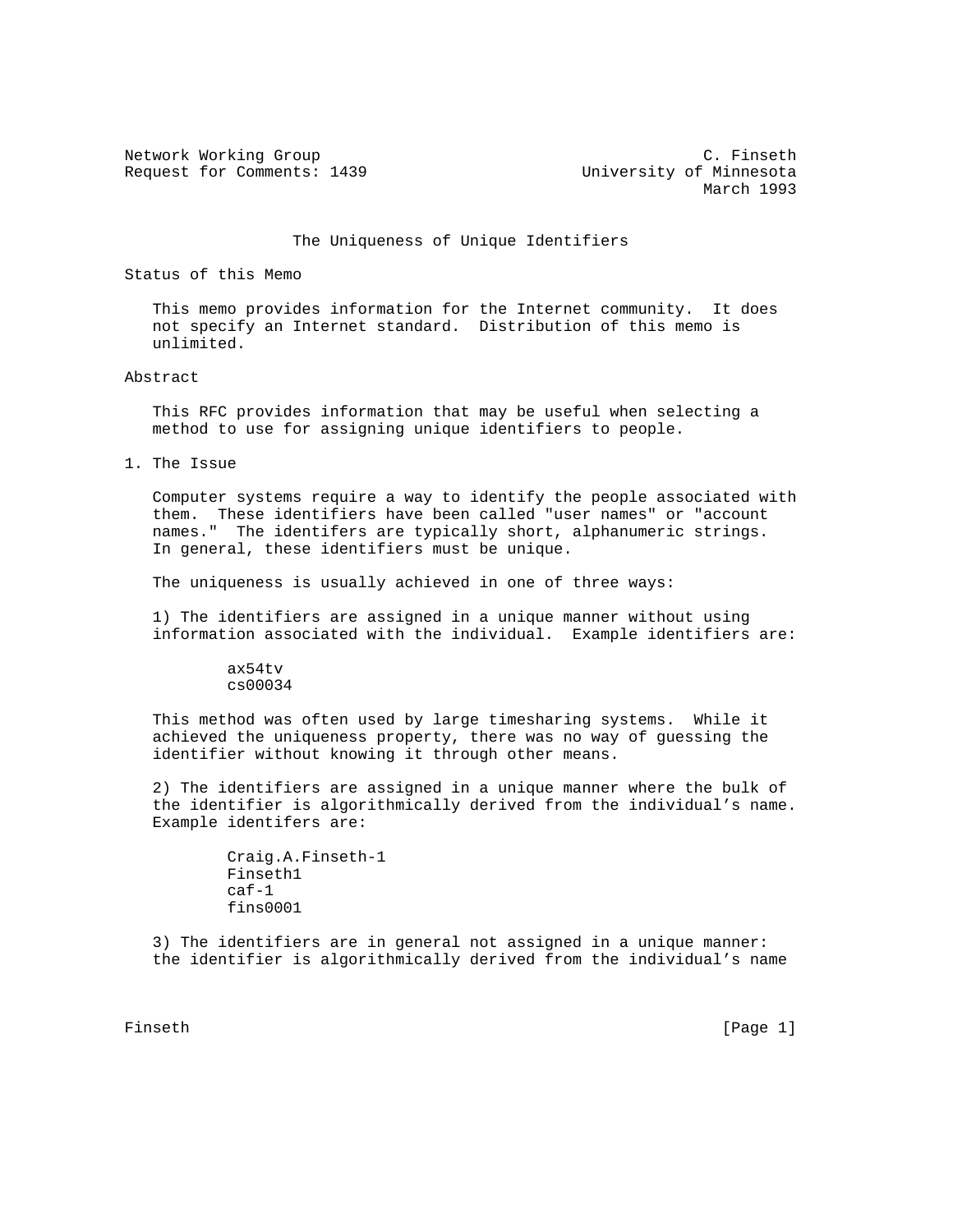and duplicates are handled in an ad-hoc manner. Example identifiers are:

> Craig.Finseth caf

 Now that we have widespread electronic mail, an important feature of an identifier system is the ability to predict the identifier based on other information associated with the individual. This other information is typically the person's name.

 Methods two and three make such predictions possible, especially if you have one example mapping from a person's name to the identifier. Method two relies on using some or all of the name and algorithmically varying it to ensure uniqueness (for example, by appending an integer). Method three relies on using some or all of the name and selects an alternate identifier in the case of a duplication.

 For both methods, it is important to minimize the need for making the adjustments required to ensure uniqueness (i.e., an integer that is not 1 or an alternate identifier). The probability that an adjustment will be required depends on the format of the identifer and the size of the organization.

2. Identifier Formats

 There are a number of popular identifier formats. This section will list some of them and supply both typical and maximum values for the number of possible identifiers. A "typical" value is the number that you are likely to run into in real life. A "maximum" value is the largest number of possible (without getting extreme about it) values. All ranges are expressed as a number of bits.

2.1 Initials

 There are three popular formats based on initials: those with one, two, or three letters. (The number of people with more than three initials is assumed to be small.) Values:

| format | typical | maximum |  |
|--------|---------|---------|--|
|        |         | ∽       |  |
|        |         |         |  |
|        | ר ו     | ᅵᄃ      |  |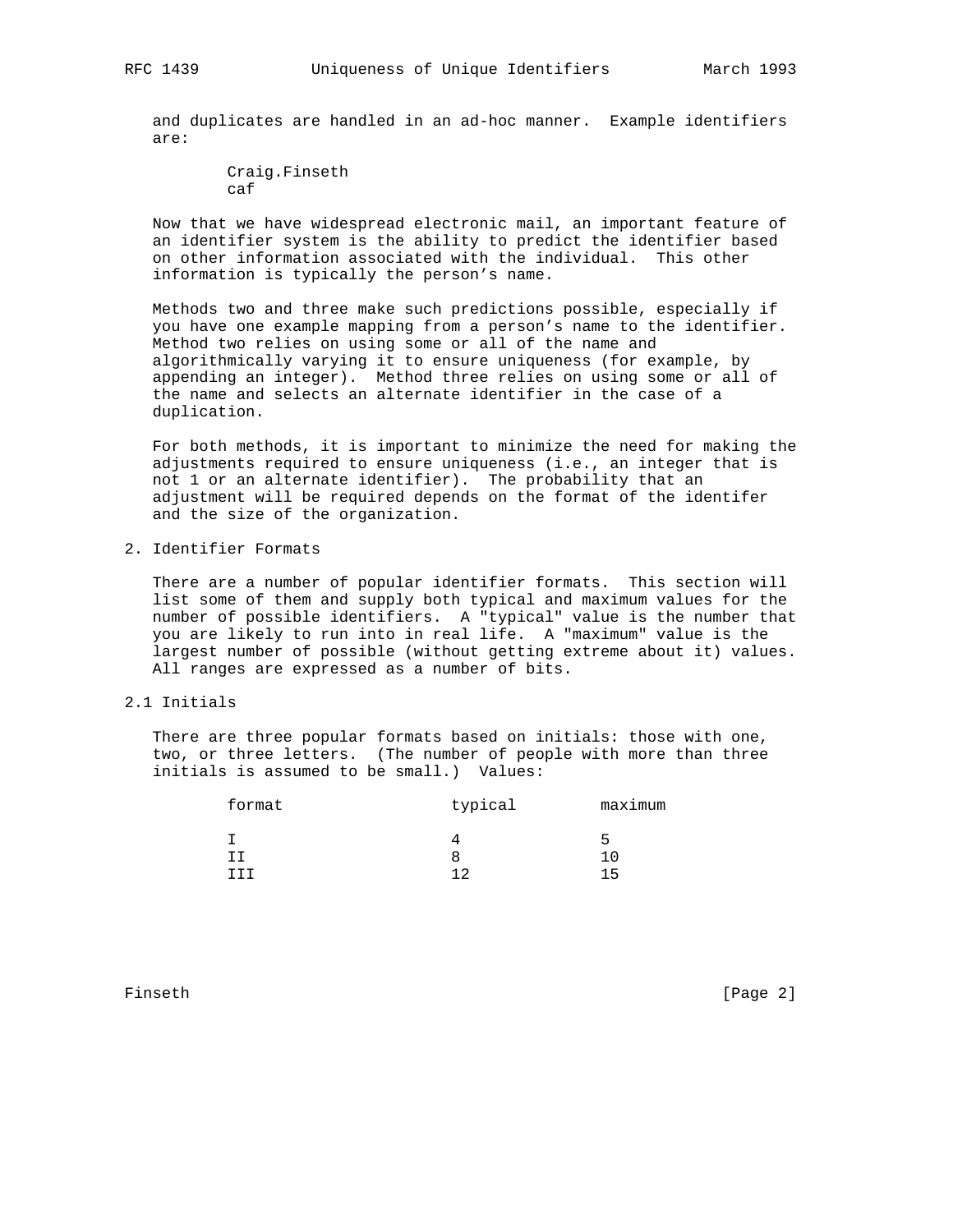You can also think of these as first, middle, and last initials:

|       |    | -  |
|-------|----|----|
| $F$ L |    | 10 |
| F M L | າາ | 15 |

## 2.2 Names

 Again, there are three popular formats based on using names: those with the first name, last name, and both first and last names. Values:

| typical | maximum |  |
|---------|---------|--|
|         | 14      |  |
|         | า ว     |  |
| 17      | クワ      |  |
|         |         |  |

## 2.3 Combinations

 I have seen these combinations in use ("F" is first initial, "M" is middle initial, and "L" is last initial):

| format       | typical | maximum |  |
|--------------|---------|---------|--|
| F Last       | 13      | 18      |  |
| F M Last     | 17      | 23      |  |
| First L      | 12      | 19      |  |
| First M Last | つ1      | つつ      |  |
|              |         |         |  |

## 2.4 Complete List

 Here are all possible combinations of nothing, initial, and full name for first, middle, and last. The number of Middle names is assumed to be the same as the number of First names. Values:

| format   | typical     | maximum      |
|----------|-------------|--------------|
| Last     | 0<br>4<br>9 | 0<br>5<br>13 |
| М        | 4           | 5            |
| МL       | 5           | 10           |
| M Last   | 13          | 18           |
| Middle _ | 8           | 14           |
| Middle L | 12          | 19           |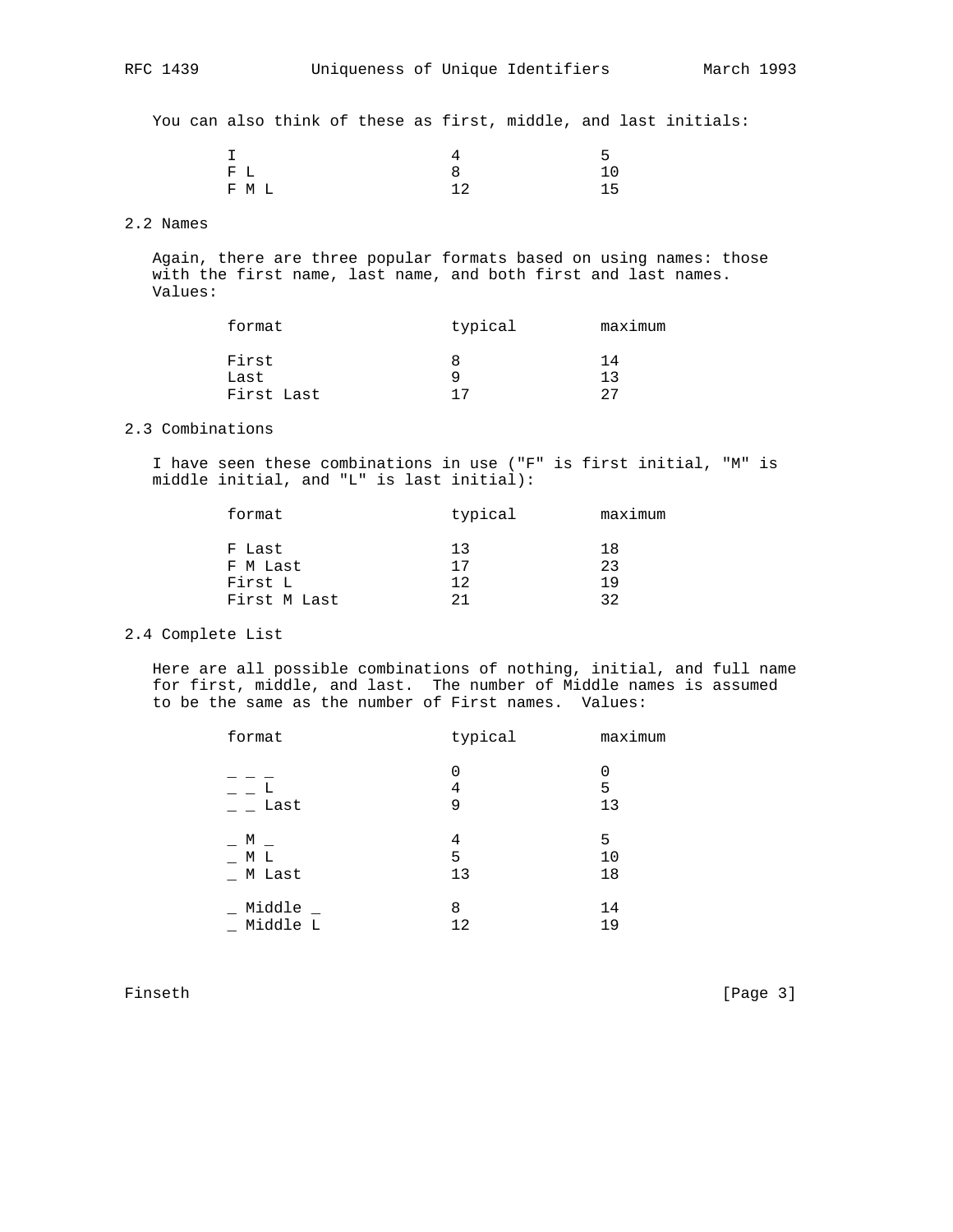| Middle Last       | 17              | 27 |
|-------------------|-----------------|----|
| F                 | 4               | 5  |
| $F = L$           | 5               | 10 |
| $F_{-}$ Last      | 13              | 18 |
| F M               | 5               | 10 |
| F M L             | 12              | 15 |
| F M Last          | 17              | 23 |
| $F$ Middle $_{-}$ | 12 <sup>°</sup> | 19 |
| F Middle L        | 16              | 24 |
| F Middle Last     | 21              | 32 |
| First $-$         | 8               | 14 |
| First $_L$ L      | 12              | 19 |
| $First$ Last      | 17              | 27 |
| First M $_{-}$    | 12 <sup>°</sup> | 19 |
| First M L         | 16              | 24 |
| First M Last      | 21              | 32 |
| First Middle _    | 16              | 28 |
| First Middle L    | 20              | 33 |
| First Middle Last | 26              | 40 |

## 3. Probabilities of Duplicates

 As can be seen, the information content in these identifiers in no case exceeds 40 bits and the typical information content never exceeds 26 bits. The content of most of them is in the 8 to 20 bit range. Duplicates are thus not only possible but likely.

 The method used to compute the probability of duplicates is the same as that of the well-known "birthday" problem. For a universe of N items, the probability of duplicates in X members is expressed by:

 $\text{N} \qquad \text{N-1} \qquad \text{N-2} \qquad \qquad \text{N-}\left(\,\text{X-1}\,\right)$ - x --- x --- x ... x -------<br>N N N N N N N N N

 A program to compute this function for selected values of N is given in the appendix, as is its complete output.

 The "1%" column is the number of items (people) before an organization of that (universe) size has a 1% chance of a duplicate. Similarly for 2%, 5%, 10%, and 20%.

Finseth [Page 4]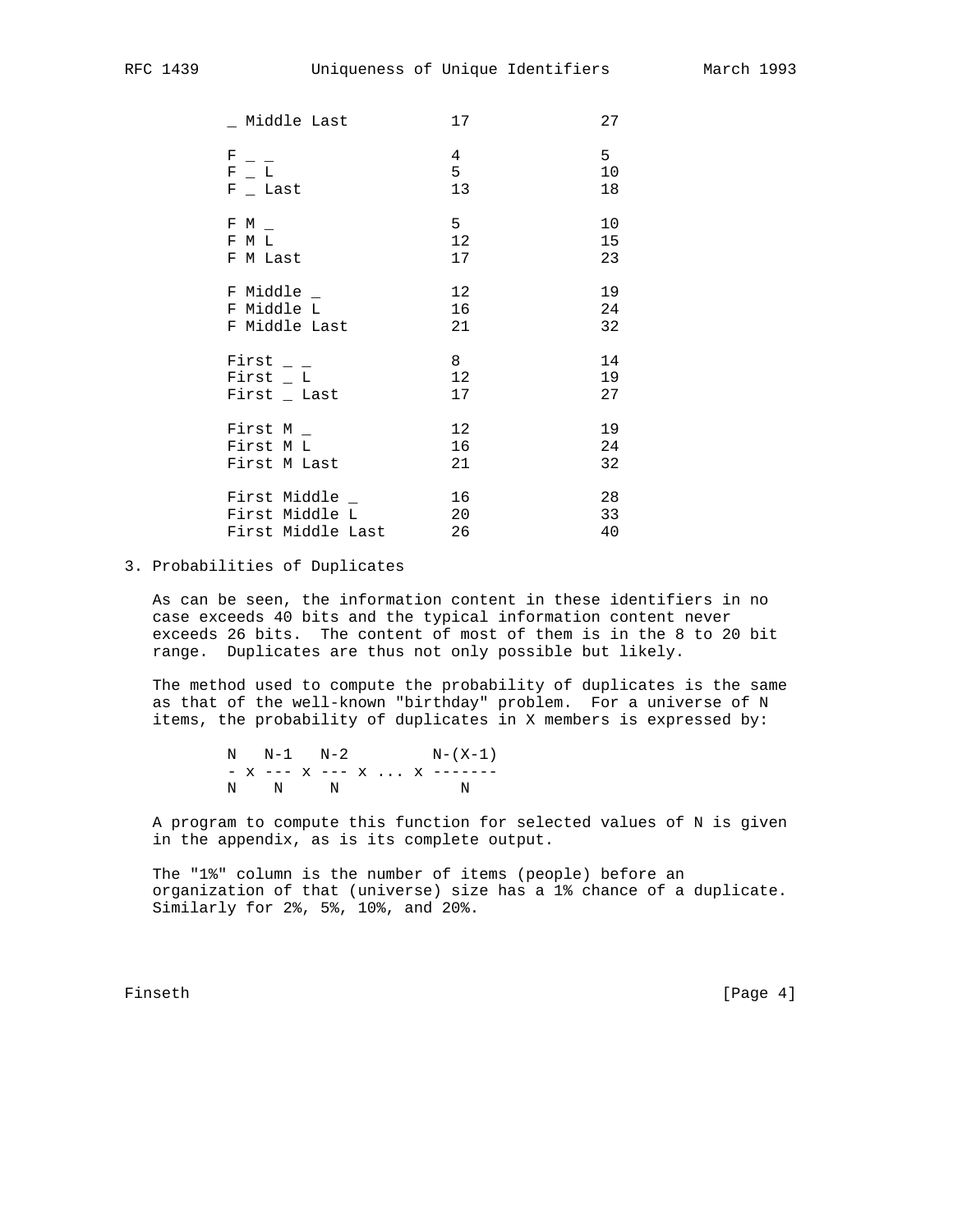| bits<br>universe |                  | $1\%$<br>2 <sub>8</sub> |                | 5 <sup>8</sup> | 10%        | 20%   |
|------------------|------------------|-------------------------|----------------|----------------|------------|-------|
| 6                | 64               | 2                       | $\mathsf{3}$   | 4              | 5          | 6     |
| 7                | 128              | $\mathfrak{Z}$          | $\overline{3}$ | 5              | $\epsilon$ | 8     |
| 8                | 256              | $\mathfrak{Z}$          | $\overline{4}$ | 6              | 8          | 12    |
| 9                | 512              | $\overline{4}$          | 6              | 8              | 11         | 16    |
| 10               | 1,024            | 6                       | 7              | 11             | 16         | 22    |
| 11               | 2,048            | 7 <sup>7</sup>          | 10             | 15             | 22         | 31    |
| 12               | 4,096            | 10                      | 14             | 21             | 30         | 44    |
| 13               | 8,192            | 14                      | 19             | 30             | 43         | 61    |
| 14               | 16,384           | 19                      | 27             | 42             | 60         | 86    |
| 15               | 32,768           | 27                      | 37             | 59             | 84         | 122   |
| 16               | 65,536           | 37                      | 52             | 83             | 118        | 172   |
| 17               | 131,072          | 52                      | 74             | 117            | 167        | 243   |
| 18               | 262,144          | 74                      | 104            | 165            | 236        | 343   |
| 19               | 524,288          | 104                     | 147            | 233            | 333        | 485   |
| 20               | 1,048,576        | 146                     | 207            | 329            | 471        | 685   |
| 21               | 2,097,152        | 206                     | 292            | 465            | 666        | 968   |
| 22               | 4,194,304        | 291                     | 413            | 657            | 941        | 1369  |
| 23               | 8,388,608        | 412                     | 583            | 929            | 1330       | 1936  |
| 24               | 16,777,216       | 582                     | 824            | 1313           | 1881       | 2737  |
| 25               | 33,554,432       | 822                     | 1165           | 1856           | 2660       | 3871  |
| 26               | 67,108,864       | 1162                    | 1648           | 2625           | 3761       | 5474  |
| 27               | 134, 217, 728    | 1644                    | 2330           | 3712           | 5319       | 7740  |
| 28               | 268, 435, 456    | 2324                    | 3294           | 5249           | 7522       | 10946 |
| 29               | 536,870,912      | 3286                    | 4659           | 7422           | 10637      | 15480 |
| 30               | 1,073,741,824    | 4647                    | 6588           | 10496          | 15043      | 21891 |
| 31               | 2, 147, 483, 648 | 6571                    | 9316           | 14844          | 21273      | 30959 |

 For example, assume an organization were to select the "First Last" form. This form has 17 bits (typical) and 27 bits (maximum) of information. The relevant line is:

17 131,072 52 74 117 167 243

 For an organization with 100 people, the probability of a duplicate would be between 2% and 5% (probably around 4%). If the organization had 1,000 people, the probability of a duplicate would be much greater than 20%.

Appendix: Reuse of Identifiers and Privacy Issues

Let's say that an organization were to select the format:

First.M.Last-#

 as my own organization has. Is the -# required, or can one simply do:

Finseth [Page 5]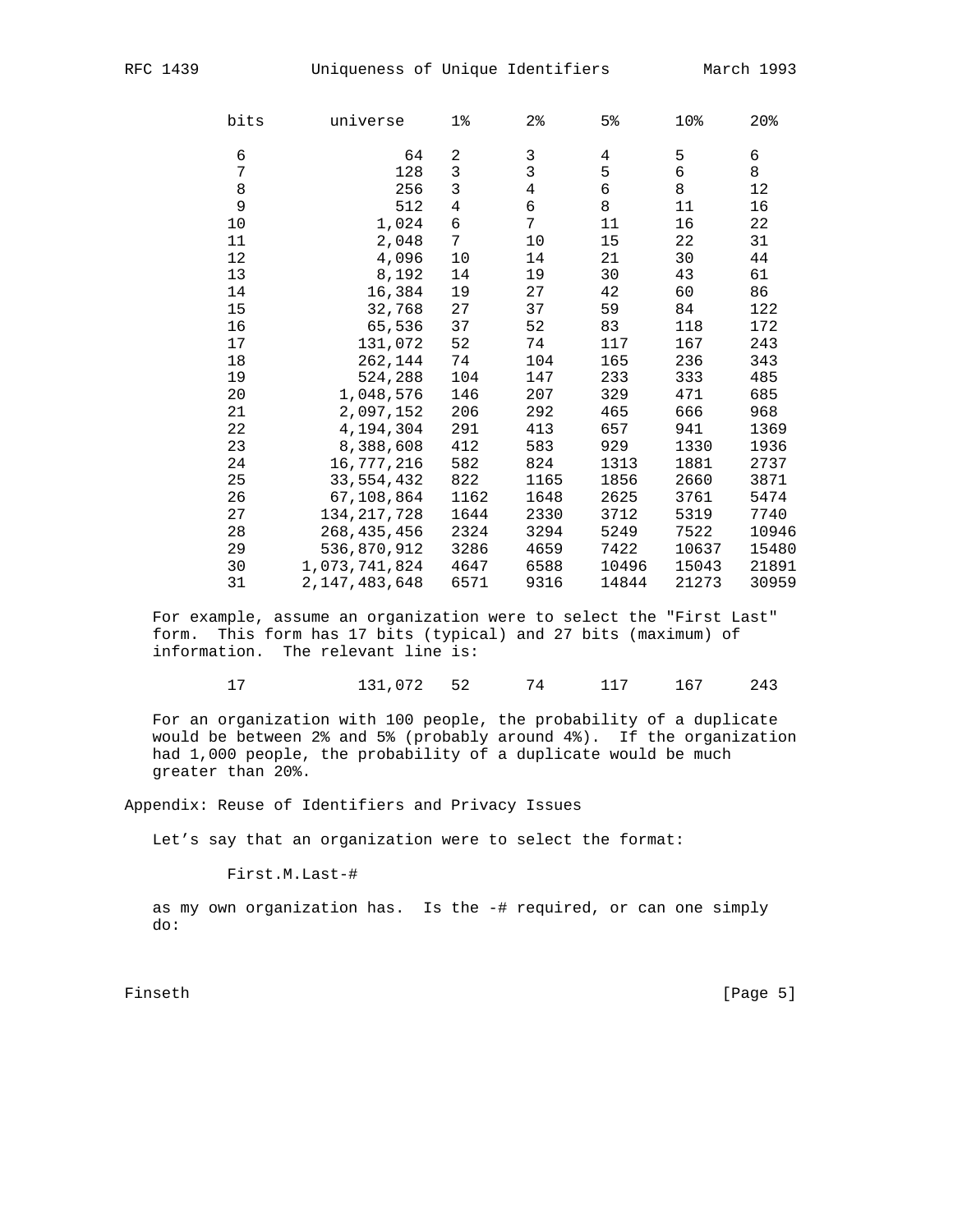Craig.A.Finseth

for the first one and

Craig.A.Finseth-2

 (or -1) for the second? The answer is "no," although for non-obvious reasons.

 Assume that the organization has made this selection and a third party wants to send e-mail to Craig.A.Finseth. Because of the Electronic Communications Privacy Act of 1987, an organization must treat electronic mail with care. In this case, there is no way for the third party user to reliably know that sending to Craig.A.Finseth is (may be) the wrong party. On the other hand, if the -# suffix is always present and attempts to send mail to the non-suffix form are rejected, the third party user will realize that they must have the suffix in order to have a unique identifier.

 For similar reasons, identifiers in this form should not be re-used in the life of the mail system.

Appendix: Perl Program to Compute Probabilities

```
 #!/usr/local/bin/perl
  for $bits (6..31) {
          &Compute($bits);
          }
 exit(0); # ------------------------------------------------------------
  sub Compute {
         $bits = $[0];$num = 1 << $bits; $cnt = $num;
          print "bits $bitsnumber $num:0;
         for ($prob = 1; $prob > 0.99; ) {
                 $prob * = $cnt / $num; $cnt--;
}
          print "", $num - $cnt, "$prob0;
         for (; $prob > 0.98; ) {
```
Finseth [Page 6]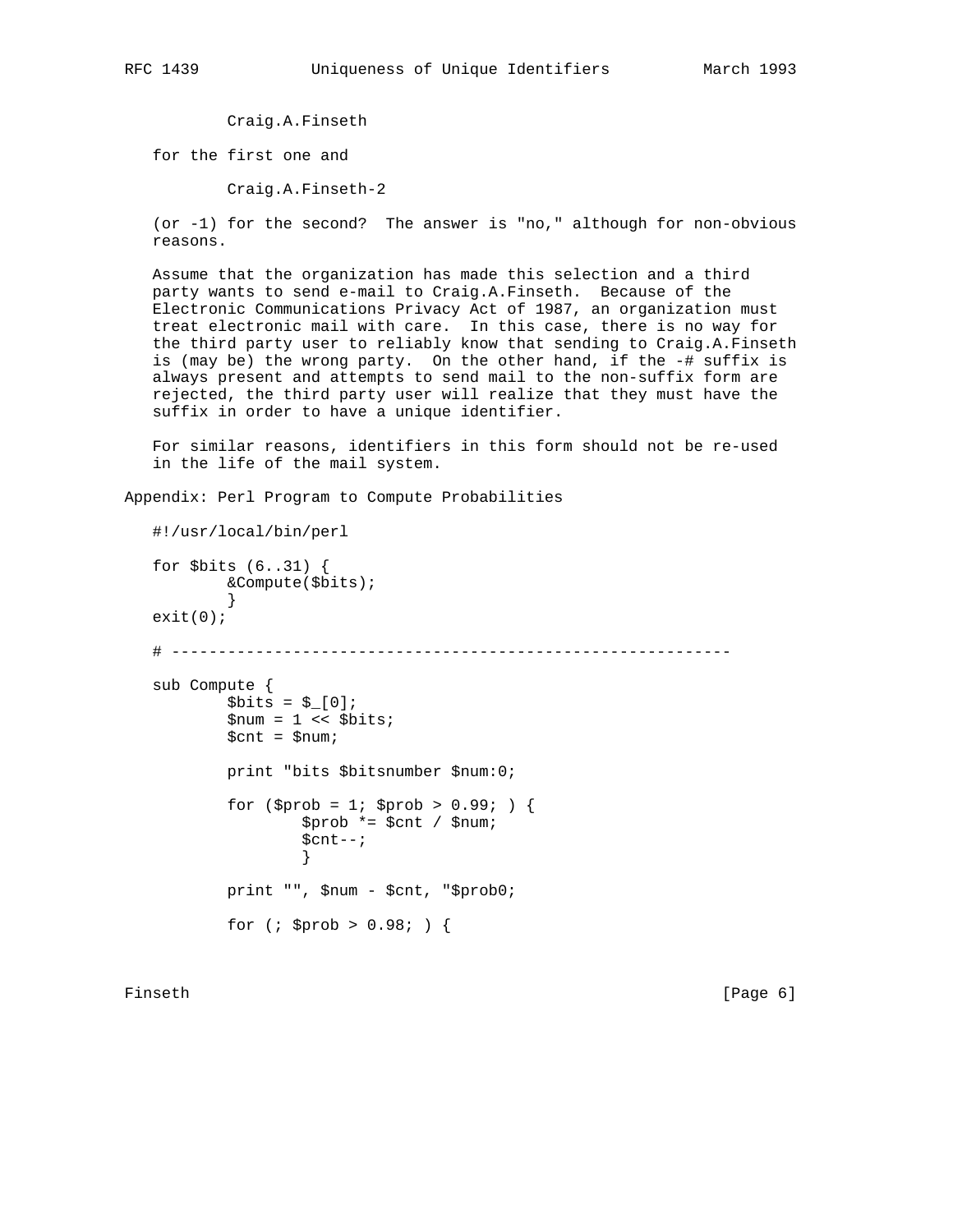\$prob \*= \$cnt / \$num;  $$cnt--;$  } print "", \$num - \$cnt, "\$prob0; for (; \$prob > 0.95; ) { \$prob \*= \$cnt / \$num; \$cnt--; } print "", \$num - \$cnt, "\$prob0; for (; \$prob > 0.90; ) { \$prob \*= \$cnt / \$num; \$cnt--; } print "", \$num - \$cnt, "\$prob0; for (; \$prob > 0.80; ) { \$prob \*= \$cnt / \$num;  $$cnt--;$  } print "", \$num - \$cnt, "\$prob0; print "0;<br>} } Appendix: Perl Program Output

| bits 6 | number 64:  |                        |
|--------|-------------|------------------------|
|        | 2           | 0.984375               |
|        | 3           | 0.95361328125          |
|        | 4           | 0.90891265869140625    |
|        | 5           | 0.85210561752319335938 |
|        | 6           | 0.78553486615419387817 |
| bits 7 | number 128: |                        |
|        | 3           | 0.9766845703125        |
|        | 3           | 0.9766845703125        |
|        | 5           | 0.92398747801780700684 |
|        | 6           | 0.88789421715773642063 |
|        | 8           | 0.79999355674331695809 |
| bits 8 | number 256: |                        |
|        | 3           | 0.988311767578125      |
|        | 4           | 0.97672998905181884766 |
|        | 6           | 0.94268989971169503406 |
|        | 8           | 0.89542306910786462204 |
|        | 12          | 0.76969425214152431547 |

Finseth [Page 7]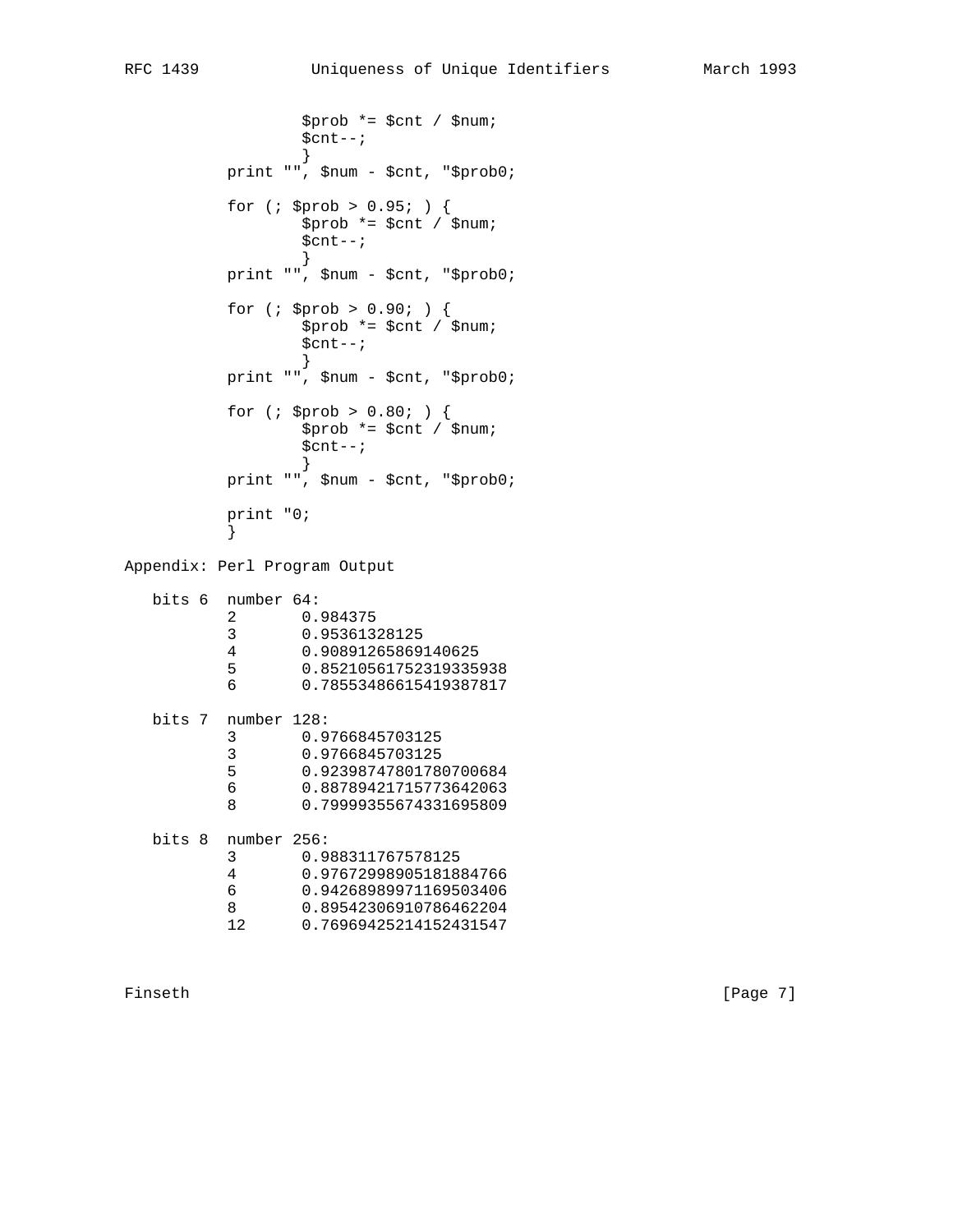| bits 9 | number 512:<br>4<br>6<br>8<br>11<br>16                         | 0.98832316696643829346<br>0.97102570187075798458<br>0.94652632751096643648<br>0.89748056780293572476<br>0.78916761796439427457           |
|--------|----------------------------------------------------------------|------------------------------------------------------------------------------------------------------------------------------------------|
|        | bits 10 number 1024:<br>6<br>7<br>11<br>16<br>22               | 0.98543241551841020964<br>0.97965839745873206645<br>0.94753115178840541244<br>0.88888866335604777014<br>0.79677613655632184564           |
|        | bits 11 number 2048:<br>7<br>10<br>15<br>22<br>31              | 0.98978773152834598203<br>0.97823367137821537476<br>0.94990722378677450166<br>0.89298119682681720288<br>0.79597589885472519455           |
|        | bits 12 number 4096:<br>1 <sub>0</sub><br>14<br>21<br>30<br>44 | 0.98906539062491305447<br>0.97800426773009718762<br>0.94994111694430838355<br>0.89901365764115603874<br>0.79312138620093930452           |
|        | bits 13 number<br>14<br>19<br>30<br>43<br>61                   | 8192:<br>0.98894703242829806733<br>0.97932692503837115439<br>0.94822407309193512681<br>0.89545741661906652631<br>0.7993625840767998314   |
|        | bits 14 number 16384:<br>19<br>27<br>42<br>60<br>86            | 0.98961337517641645434<br>0.97879319536756481668<br>0.94876352395820107155<br>0.89748107890372830209<br>0.79973683158771624591           |
|        | bits 15 number<br>27<br>37<br>59<br>84<br>122                  | 32768:<br>0.98934263776790121181<br>0.97987304880641035165<br>0.94909471808051404373<br>0.89899774209805793923<br>0.79809378598190949816 |

Finseth [Page 8]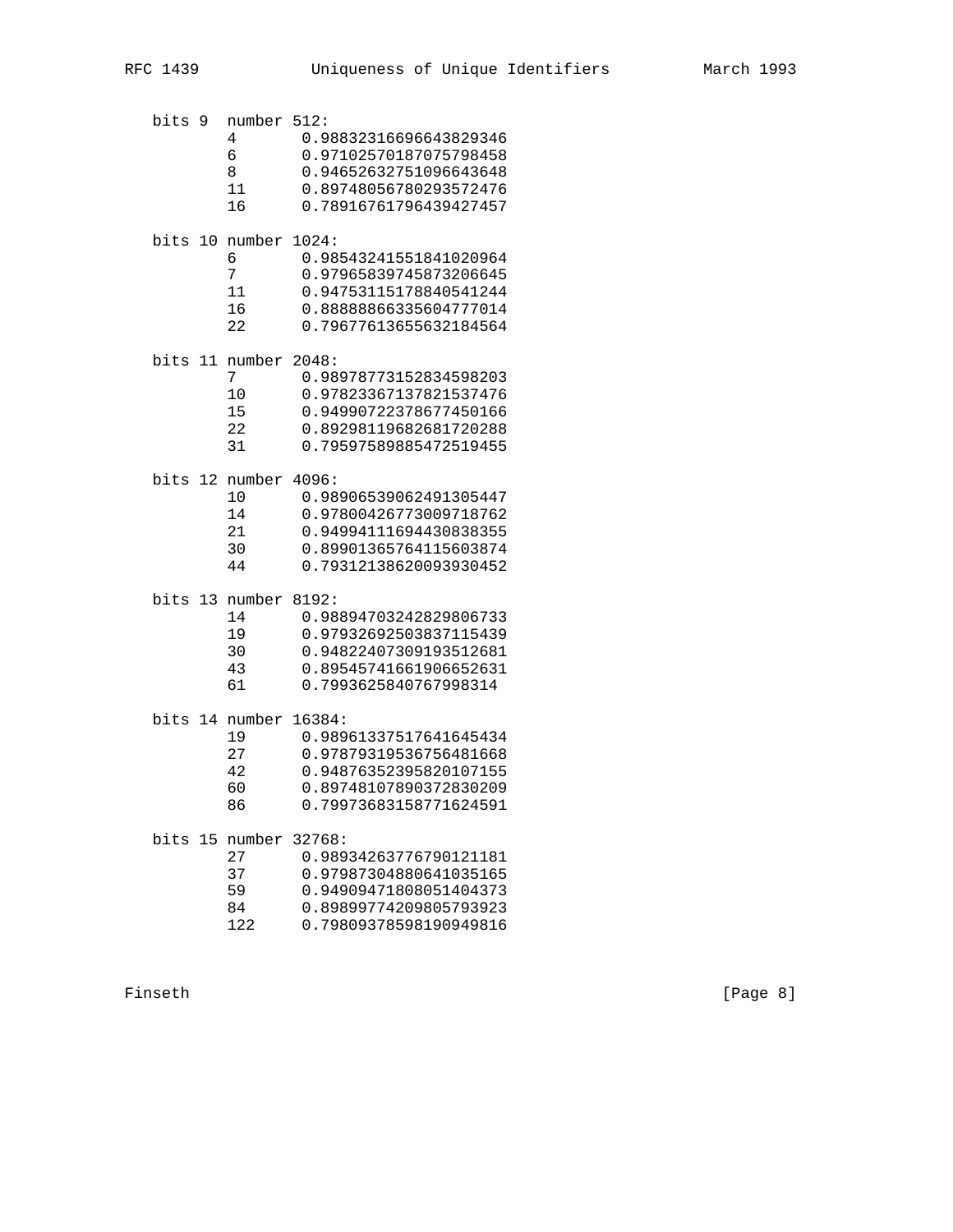| bits 16 | number         | 65536:                 |
|---------|----------------|------------------------|
|         | 37             | 0.98988724065590050216 |
|         | 52             | 0.97996496661944154649 |
|         | 83             | 0.94937874420413270737 |
|         | 118            | 0.89996948010355670711 |
|         | 172            | 0.79884228150816105618 |
|         | bits 17 number | 131072:                |
|         | 52             | 0.98993311138884398925 |
|         | 74             | 0.97960010416289267088 |
|         | 117            | 0.94952974978505377823 |
|         | 167            | 0.89960828942716541956 |
|         | 243            | 0.79894309171178368167 |
|         | bits 18 number | 262144:                |
|         | 74             | 0.98974844864797828503 |
|         | 104            | 0.97977315557223210174 |
|         | 165            | 0.94968621078621640041 |
|         | 236            | 0.8995926348279144058  |
|         | 343            | 0.7994422793765953994  |
|         | bits 19 number | 524288:                |
|         | 104            | 0.98983557888923057178 |
|         | 147            | 0.97973841652874515962 |
|         | 233            | 0.94974719445364064185 |
|         | 333            | 0.89991342619657743729 |
|         | 485            | 0.79936749144148444568 |
|         | bits 20 number | 1048576:               |
|         | 146            | 0.98995567500195758015 |
|         | 207            | 0.97987072919607220989 |
|         | 329            | 0.94983990872655321702 |
|         | 471            | 0.89980857451706741656 |
|         | 685            | 0.79974215234216872172 |
|         | bits 21 number | 2097152:               |
|         | 206            | 0.98998177463778547214 |
|         | 292            | 0.97994400939715686771 |
|         | 465            | 0.94985589918092261374 |
|         | 666            | 0.89978055267663470396 |
|         | 968            | 0.79994886751736571373 |
|         | bits 22 number | 4194304:               |
|         | 291            | 0.98999013137747737812 |
|         | 413            | 0.97991951242142538714 |
|         | 657            | 0.94991674892578203959 |
|         | 941            | 0.89991652739633254399 |
|         | 1369           | 0.79989205747440361716 |

Finseth [Page 9]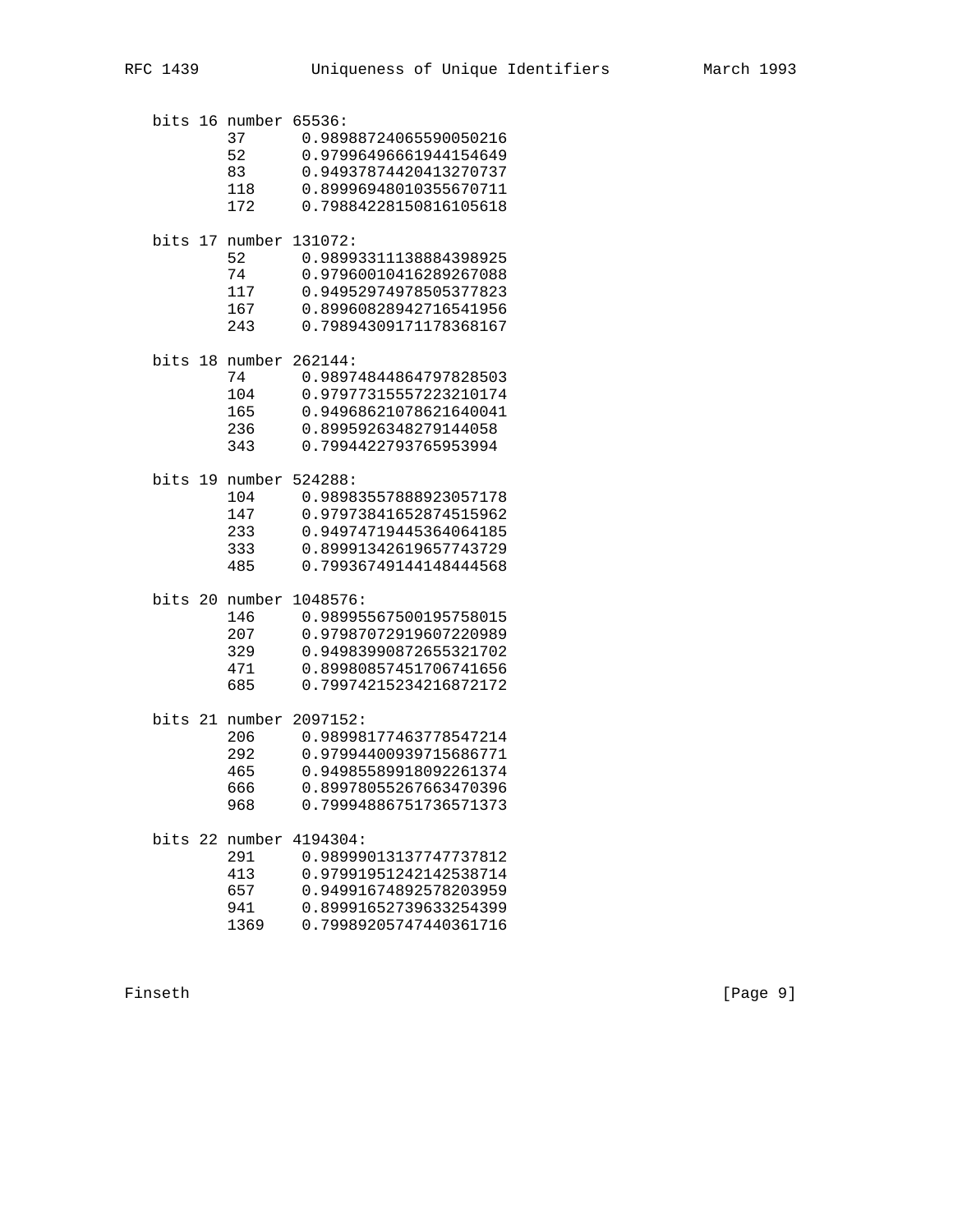bits 23 number 8388608: 412 0.98995762604049764022 583 0.97997846530691334888 929 0.94991024716640248826 1330 0.89999961063320443877 1936 0.79987028265451087794 bits 24 number 16777216: 582 0.98997307486745211857 824 0.97999203469417239809 1313 0.94995516684099989835 1881 0.89997049960675035152 2737 0.79996700222056416063 bits 25 number 33554432: 822 0.98999408609360783906 1165 0.9799956928177964155 1856 0.9499899669674316538 2660 0.8999664414095410736 3871 0.79992328289672998132 bits 26 number 67108864: 1162 0.98999884535478044345 1648 0.9799801637652703068 2625 0.94997437525354821997 3761 0.89999748465616635773 5474 0.79993922903192515861 bits 27 number 134217728: 1644 0.9899880636014986024 2330 0.97998730103356856969 3712 0.94997727934463771504 5319 0.89998552434244594167 7740 0.79999591580103557309 bits 28 number 268435456: 2324 0.98999458855588851058 3294 0.97999828329325222587 5249 0.94998397932368705554 7522 0.89998576049206902017 10946 0.79999058777500076101 bits 29 number 536870912: 3286 0.98999717306002099626 4659 0.97999160965267329004 7422 0.94999720388831232487 10637 0.89999506567702891591

15480 0.7999860979665908145

Finseth [Page 10]